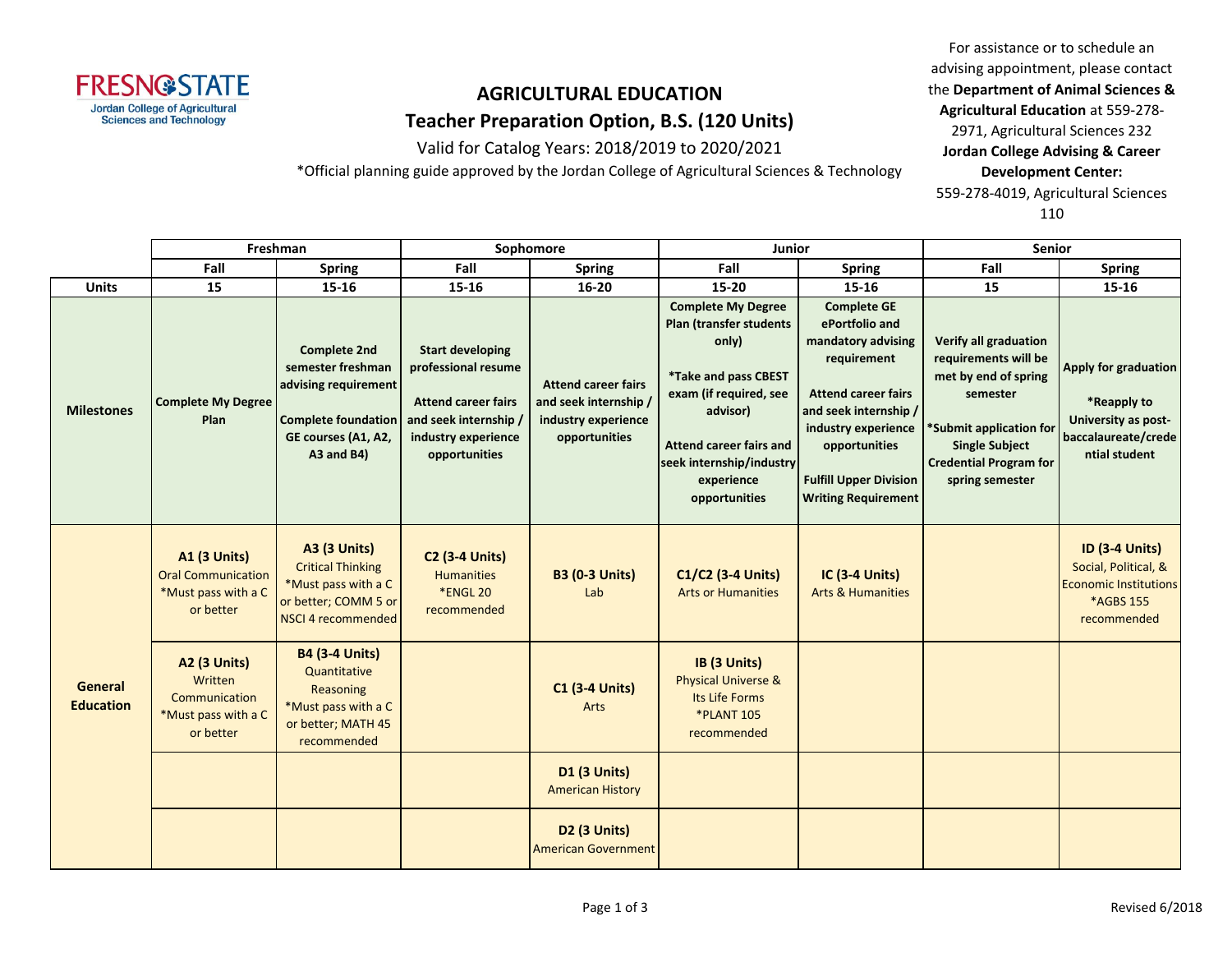

Valid for Catalog Years: 2018/2019 to 2020/2021

\*Official planning guide approved by the Jordan College of Agricultural Sciences & Technology

For assistance or to schedule an advising appointment, please contact the **Department of Animal Sciences & Agricultural Education** at 559-278- 2971, Agricultural Sciences 232 **Jordan College Advising & Career Development Center:** 559-278-4019, Agricultural Sciences 110

|              | Freshman                                                                                                            |                                                                                                        | Sophomore                                                                          |                                                                                                                                                                                                                     | <b>Junior</b>                                                                                                                               |                                                                             | <b>Senior</b>                                                                                                                  |                                                                                                                                       |
|--------------|---------------------------------------------------------------------------------------------------------------------|--------------------------------------------------------------------------------------------------------|------------------------------------------------------------------------------------|---------------------------------------------------------------------------------------------------------------------------------------------------------------------------------------------------------------------|---------------------------------------------------------------------------------------------------------------------------------------------|-----------------------------------------------------------------------------|--------------------------------------------------------------------------------------------------------------------------------|---------------------------------------------------------------------------------------------------------------------------------------|
|              | Fall                                                                                                                | <b>Spring</b>                                                                                          | Fall                                                                               | <b>Spring</b>                                                                                                                                                                                                       | Fall                                                                                                                                        | <b>Spring</b>                                                               | Fall                                                                                                                           | <b>Spring</b>                                                                                                                         |
| <b>Units</b> | 15                                                                                                                  | $15 - 16$                                                                                              | 15-16                                                                              | $16 - 20$                                                                                                                                                                                                           | $15 - 20$                                                                                                                                   | 15-16                                                                       | 15                                                                                                                             | $15 - 16$                                                                                                                             |
| <b>Major</b> | <b>GE Area E</b><br>ASCI <sub>67</sub><br>$(3$ Units)<br>Lifelong<br><b>Understanding &amp; Self</b><br>Development | <b>GE Area D3</b><br>AGBS 1<br>(3 Units)<br><b>Social Science</b>                                      | <b>GE Area B2</b><br><b>BIOL 10, 11,</b><br>or 12<br>(3 Units)<br>Life Sciences    | <b>GE Area B1</b><br><b>CHEM 3A</b><br>(4 Units)<br><b>Physical Sciences</b><br>[Pre-Req: GE B4 (may<br>be taken<br>concurrently); high<br>school chemistry<br>recommended]<br>*No credit if taken<br>after CHEM 1A | <b>Animal Science</b><br>(3 Units)<br>ASCI 21, 31,<br>41, 61, or 91<br>*See course catalog for<br>prerequisite<br>requirements              | AGBS 31<br>(3 Units)                                                        | <b>AGBS 120</b><br>(3 Units)<br>[Pre-Req: AGBS 1]                                                                              | <b>AGED 150</b><br>(3 Units)<br>[Pre-Req: Junior<br>standing or instructor<br>permission; 12 upper<br>division units in the<br>major] |
|              | ASCI <sub>1</sub><br>(3 Units)                                                                                      | <b>MEAG1</b><br>(3 Units)                                                                              | <b>AGED 50</b><br>(3 Units)<br><b>OR</b><br><b>EHD 50</b><br>(3 Units)             | <b>Teacher Preparation</b><br><b>Career Specialty</b><br>(3 Units)<br>*See department<br>office<br>for details                                                                                                      | <b>SW 100</b><br>(3 Units)<br>[Pre-Req: CHEM 3A;<br>intermediate algebra]<br><b>OR</b><br><b>SW 100N</b><br>(3 Units)<br>[Pre-Req: CHEM 3A] | <b>HORT 110</b><br>$(3$ Units)<br>[Pre-Req: BIOL 11,<br>HORT 1,<br>or OH 1] | <b>AGED 135</b><br>(3 Units)                                                                                                   | <b>CRSC 105</b><br>(3 Units)<br>[Pre-Req: BIOL 10 or<br>11; CRSC 1]                                                                   |
|              | OH <sub>1</sub><br>(3 Units)<br>*Not open to<br>students with credit<br>in upper division OH<br>courses             | <b>CRSC1</b><br>(3 Units)<br>*Not open to<br>students with credit<br>in upper division CRSC<br>courses | <b>ASCI 11</b><br>(3 Units)<br>[Pre-Req: ASCI 1 (may<br>be taken<br>concurrently)] |                                                                                                                                                                                                                     | <b>Teacher Preparation</b><br><b>Career Specialty</b><br>(3 Units)<br>*See department office<br>for details                                 | <b>MEAG 114</b><br>(3 Units)<br>[Pre-Req: MEAG 1]                           | <b>Teacher Preparation Preparation Career</b><br><b>Career Specialty</b><br>(3 Units)<br>*See department office<br>for details | <b>Teacher</b><br><b>Specialty</b><br>(3 Units)<br>*See department<br>office<br>for details                                           |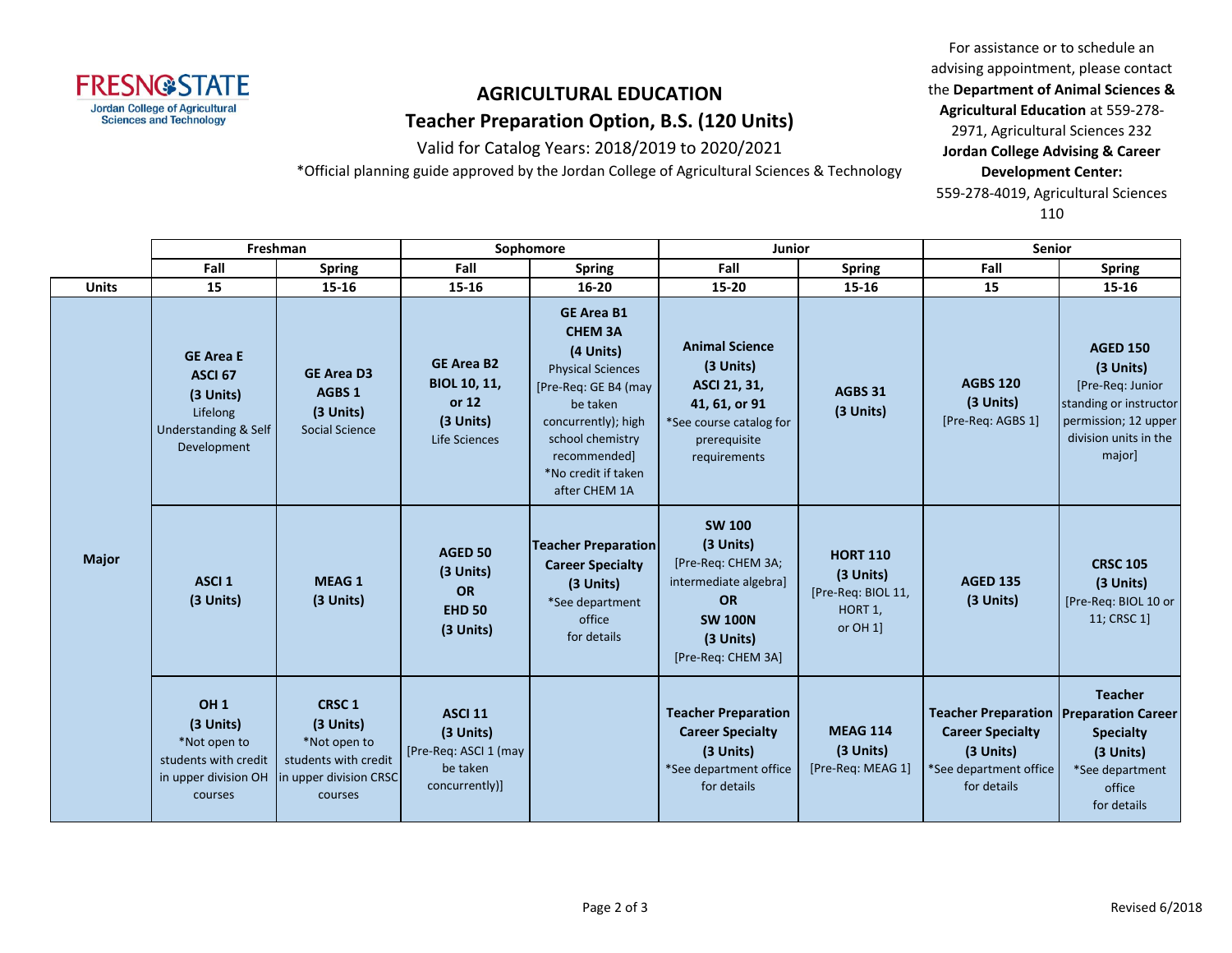

Valid for Catalog Years: 2018/2019 to 2020/2021

\*Official planning guide approved by the Jordan College of Agricultural Sciences & Technology

For assistance or to schedule an advising appointment, please contact the **Department of Animal Sciences & Agricultural Education** at 559-278- 2971, Agricultural Sciences 232 **Jordan College Advising & Career Development Center:** 559-278-4019, Agricultural Sciences 110

|                                                        | Freshman |               | Sophomore            |               | Junior                                                                                                               |                                                                                                                          | Senior                                                                                                                   |                                                 |
|--------------------------------------------------------|----------|---------------|----------------------|---------------|----------------------------------------------------------------------------------------------------------------------|--------------------------------------------------------------------------------------------------------------------------|--------------------------------------------------------------------------------------------------------------------------|-------------------------------------------------|
|                                                        | Fall     | <b>Spring</b> | Fall                 | <b>Spring</b> | Fall                                                                                                                 | <b>Spring</b>                                                                                                            | Fall                                                                                                                     | <b>Spring</b>                                   |
| <b>Units</b>                                           | 15       | 15-16         | 15-16                | $16 - 20$     | 15-20                                                                                                                | 15-16                                                                                                                    | 15                                                                                                                       | $15 - 16$                                       |
| <b>Major</b>                                           |          |               | MEAG 50<br>(3 Units) |               |                                                                                                                      | <b>Teacher</b><br><b>Preparation Career</b><br><b>Specialty</b><br>(3 Units)<br>*See department<br>office<br>for details |                                                                                                                          |                                                 |
| <b>Additional</b><br>Graduation<br><b>Requirements</b> |          |               |                      |               | <b>UDWS (0-4 Units)</b><br>*Upper Division<br><b>Writing Exam</b><br>OR "W" Course (must<br>pass with a C or better) |                                                                                                                          | <b>AGED 187 (3 Units)</b><br>[Pre-Req: Senior<br>standing]<br>*Agriculture Specialist<br>Credential requirement          | MI (3 Units)<br>Multicultural/<br>International |
|                                                        |          |               |                      |               |                                                                                                                      |                                                                                                                          | <b>AGED 189 (3 Units)</b><br>[Pre-Req: MEAG 1S;<br>Junior standing]<br>*Agriculture Specialist<br>Credential requirement |                                                 |

#### **FOOTNOTES:**

**Prerequisites/Corequisites:** Other restrictions may apply. Please see your course catalog for detailed prerequisite/corequisite requirements.

Upper Division Writing Skills requirement (UDWS): All undergraduate students must demonstrate competency in writing skills by passing the Upper Division Writing Exam (UDWE) or by obtaining a C or better in an approved upper division writing course, identified by the letter "W."

Substitutions: If substitutions/exceptions/waivers are made for any major courses that also meet GE and/or the Multicultural/International graduation requirement, the student is responsible for completing additional courses to satisfy the respective areas (GE and/or MI). This also includes the upperdivision writing requirement.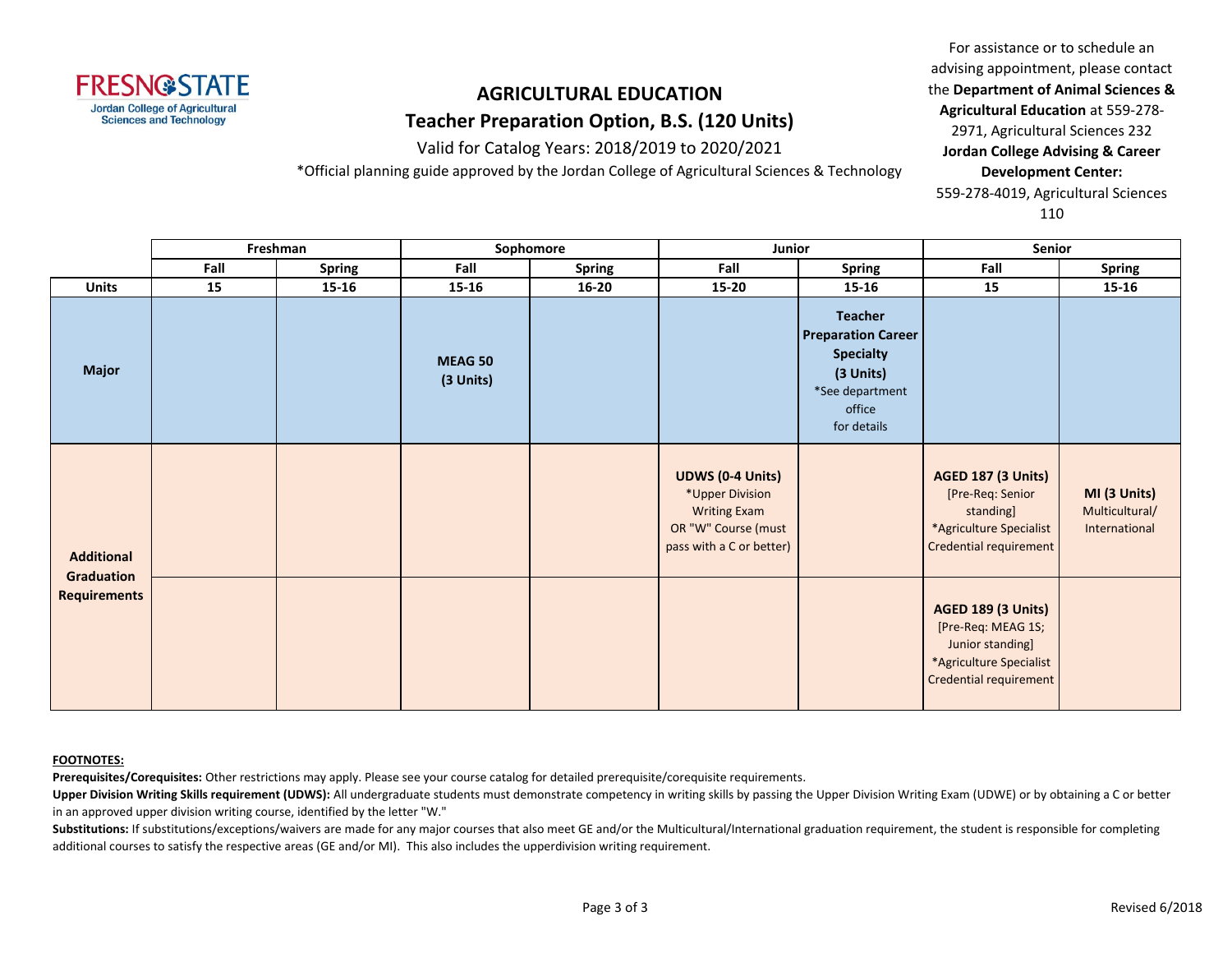

Valid for Catalog Years: 2009/2010 to 2017/2018

\*Official planning guide approved by the Jordan College of Agricultural Sciences & Technology

For assistance or to schedule an advising appointment, please contact the **Department of Animal Sciences & Agricultural Education** at 559-278- 2971, Agricultural Sciences 232

**Jordan College Advising & Career Development Center:**

559-278-4019, Agricultural Sciences

110

|                             |                                                                                          | Freshman                                                                                                             |                                                                              | Sophomore                                                                                                                                                                                                 | Junior                                                                                                                         |                                                       | <b>Senior</b>                                  |                                                                                                                             |
|-----------------------------|------------------------------------------------------------------------------------------|----------------------------------------------------------------------------------------------------------------------|------------------------------------------------------------------------------|-----------------------------------------------------------------------------------------------------------------------------------------------------------------------------------------------------------|--------------------------------------------------------------------------------------------------------------------------------|-------------------------------------------------------|------------------------------------------------|-----------------------------------------------------------------------------------------------------------------------------|
|                             | Fall                                                                                     | <b>Spring</b>                                                                                                        | Fall                                                                         | <b>Spring</b>                                                                                                                                                                                             | Fall                                                                                                                           | <b>Spring</b>                                         | Fall                                           | <b>Spring</b>                                                                                                               |
| <b>Units</b>                | 15                                                                                       | 15-16                                                                                                                | $15 - 16$                                                                    | 16-20                                                                                                                                                                                                     | 15-20                                                                                                                          | 15-16                                                 | 15                                             | 15-16                                                                                                                       |
| General<br><b>Education</b> | <b>A1 (3 Units)</b><br><b>Oral Communication</b><br>*Must pass with a C<br>or better     | <b>A3 (3 Units)</b><br><b>Critical Thinking</b><br>*Must pass with a C<br>or better; COMM 5 or<br>NSCI 4 recommended | <b>C2 (3-4 Units)</b><br><b>Humanities</b><br><b>*ENGL 20</b><br>recommended | <b>B3 (0-3 Units)</b><br>Lab                                                                                                                                                                              | C1/C2 (3-4 Units)<br><b>Arts or Humanities</b>                                                                                 | <b>IC (3-4 Units)</b><br><b>Arts &amp; Humanities</b> |                                                | <b>ID (3-4 Units)</b><br>Social, Political, &<br><b>Economic Institutions</b><br>*AGBS 155<br>recommended                   |
|                             | <b>A2 (3 Units)</b><br>Written<br>Communication<br>*Must pass with a C<br>or better      | <b>B4 (3-4 Units)</b><br>Quantitative<br>Reasoning<br>*Must pass with a C<br>or better; MATH 45<br>recommended       |                                                                              | <b>C1 (3-4 Units)</b><br>Arts                                                                                                                                                                             | IB (3 Units)<br><b>Physical Universe &amp;</b><br>Its Life Forms<br><b>*PLANT 105</b><br>recommended                           |                                                       |                                                | MI (3 Units)<br>Multicultural/Interna<br>tional                                                                             |
|                             |                                                                                          |                                                                                                                      |                                                                              | D1 (3 Units)<br><b>American History</b>                                                                                                                                                                   |                                                                                                                                |                                                       |                                                |                                                                                                                             |
|                             |                                                                                          |                                                                                                                      |                                                                              | <b>D2 (3 Units)</b><br><b>American Government</b>                                                                                                                                                         |                                                                                                                                |                                                       |                                                |                                                                                                                             |
| <b>Major</b>                | <b>GE Area E</b><br>ASCI 67 (3 Units)<br>Lifelong<br>Understanding & Self<br>Development | <b>GE Area D3</b><br>AGBS 1 (3 Units)<br><b>Social Science</b>                                                       | <b>GE Area B2</b><br><b>BIOL 10, 11,</b><br>or 12 (3 Units)<br>Life Sciences | <b>GE Area B1</b><br>CHEM 3A (4 Units)<br><b>Physical Sciences</b><br>[Pre-Req: GE B4 (may<br>be taken<br>concurrently); high<br>school chemistry<br>recommended]<br>*No credit if taken<br>after CHEM 1A | <b>Animal Science (3</b><br>Units)<br>ASCI 21, 31,<br>41, 61, or 91<br>*See course catalog for<br>prerequisite<br>requirements | <b>AGBS 31 (3 Units)</b>                              | <b>AGBS 120 (3 Units)</b><br>[Pre-Req: AGBS 1] | AGED 150 (3 Units)<br>[Pre-Req: Junior<br>standing or instructor<br>permission; 12 upper<br>division units in the<br>major] |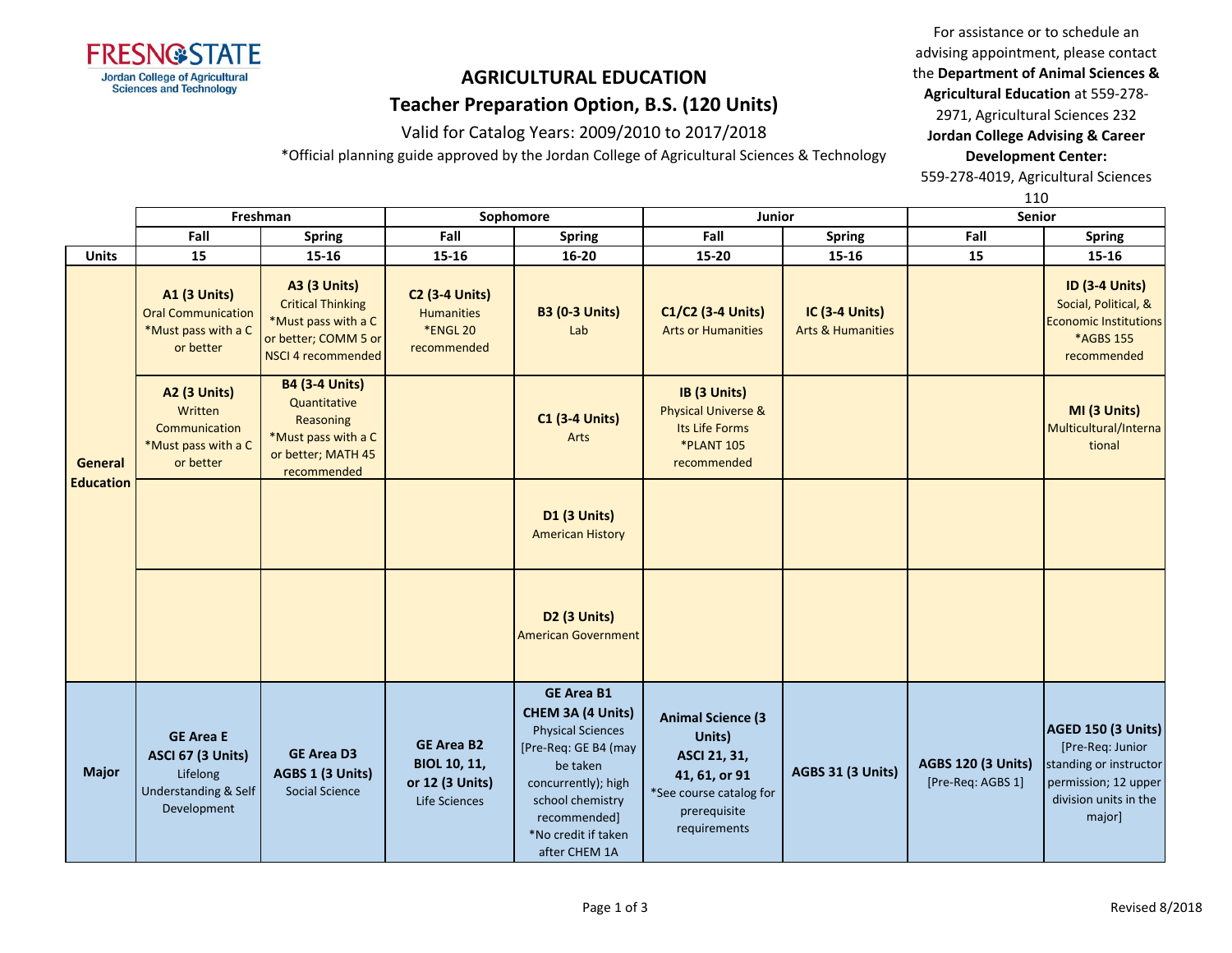

Valid for Catalog Years: 2009/2010 to 2017/2018

\*Official planning guide approved by the Jordan College of Agricultural Sciences & Technology

For assistance or to schedule an advising appointment, please contact the **Department of Animal Sciences & Agricultural Education** at 559-278-

2971, Agricultural Sciences 232 **Jordan College Advising & Career Development Center:**

559-278-4019, Agricultural Sciences

110

|                  | Freshman                                                                                  |                                                                                               | Sophomore                                                                       |                                                                                                                | Junior                                                                                                                                |                                                                                                               | Senior                                                                                                                          |                                                                                                 |
|------------------|-------------------------------------------------------------------------------------------|-----------------------------------------------------------------------------------------------|---------------------------------------------------------------------------------|----------------------------------------------------------------------------------------------------------------|---------------------------------------------------------------------------------------------------------------------------------------|---------------------------------------------------------------------------------------------------------------|---------------------------------------------------------------------------------------------------------------------------------|-------------------------------------------------------------------------------------------------|
|                  | Fall                                                                                      | <b>Spring</b>                                                                                 | Fall                                                                            | <b>Spring</b>                                                                                                  | Fall                                                                                                                                  | <b>Spring</b>                                                                                                 | Fall                                                                                                                            | <b>Spring</b>                                                                                   |
| <b>Units</b>     | 15                                                                                        | $15 - 16$                                                                                     | $15 - 16$                                                                       | $16 - 20$                                                                                                      | 15-20                                                                                                                                 | 15-16                                                                                                         | 15                                                                                                                              | $15 - 16$                                                                                       |
| <b>Major</b>     | ASCI 1 (3 Units)                                                                          | MEAG 1 (3 Units)                                                                              | AGED 50 (3 Units)<br>OR<br>EHD 50 (3 Units)                                     | <b>Teacher Preparation</b><br><b>Career Specialty</b><br>(3 Units)<br>*See department<br>office<br>for details | <b>SW 100 (3 Units)</b><br>[Pre-Req: CHEM 3A;<br>intermediate algebra]<br><b>OR</b><br><b>SW 100N (3 Units)</b><br>[Pre-Req: CHEM 3A] | <b>HORT 110 (3 Units)</b><br>[Pre-Req: BIOL 11,<br>HORT 1,<br>or OH 1]                                        | <b>AGED 135 (3 Units)</b>                                                                                                       | <b>CRSC 105 (3 Units)</b><br>[Pre-Req: BIOL 10 or<br>11; CRSC 1]                                |
|                  | OH 1 (3 Units)<br>*Not open to<br>students with credit<br>in upper division OH<br>courses | CRSC 1 (3 Units)<br>*Not open to<br>students with credit<br>in upper division CRSC<br>courses | <b>ASCI 11 (3 Units)</b><br>[Pre-Req: ASCI 1 (may<br>be taken<br>concurrently)] |                                                                                                                | <b>Teacher Preparation</b><br><b>Career Specialty</b><br>(3 Units)<br>*See department office<br>for details                           | <b>MEAG 114 (3 Units)</b><br>[Pre-Req: MEAG 1]                                                                | <b>Teacher Preparation Preparation Career</b><br><b>Career Specialty</b><br>(3 Units)<br>*See department office<br>for details  | <b>Teacher</b><br><b>Specialty</b><br>(3)<br>Units)<br>*See department<br>office<br>for details |
|                  |                                                                                           |                                                                                               | MEAG 50 (3 Units)                                                               |                                                                                                                |                                                                                                                                       | <b>Teacher</b><br><b>Preparation Career</b><br><b>Specialty</b><br>(3)<br>Units)<br>*See department<br>office |                                                                                                                                 |                                                                                                 |
| <b>Electives</b> |                                                                                           |                                                                                               |                                                                                 |                                                                                                                | <b>UDWS (0-4 Units)</b><br>*Upper Division<br><b>Writing Exam</b><br>OR "W" Course (must<br>pass with a C or better)                  |                                                                                                               | <b>AGED 187 (3 Units)</b><br>[Pre-Req: Senior<br>standing]<br>*Agriculture Specialist<br>Credential requirement                 |                                                                                                 |
|                  |                                                                                           |                                                                                               |                                                                                 |                                                                                                                |                                                                                                                                       |                                                                                                               | <b>AGED 189 (3 Units)</b><br>[Pre-Req: MEAG 1S;<br>Junior standing]<br>*Agriculture Specialist<br><b>Credential requirement</b> |                                                                                                 |